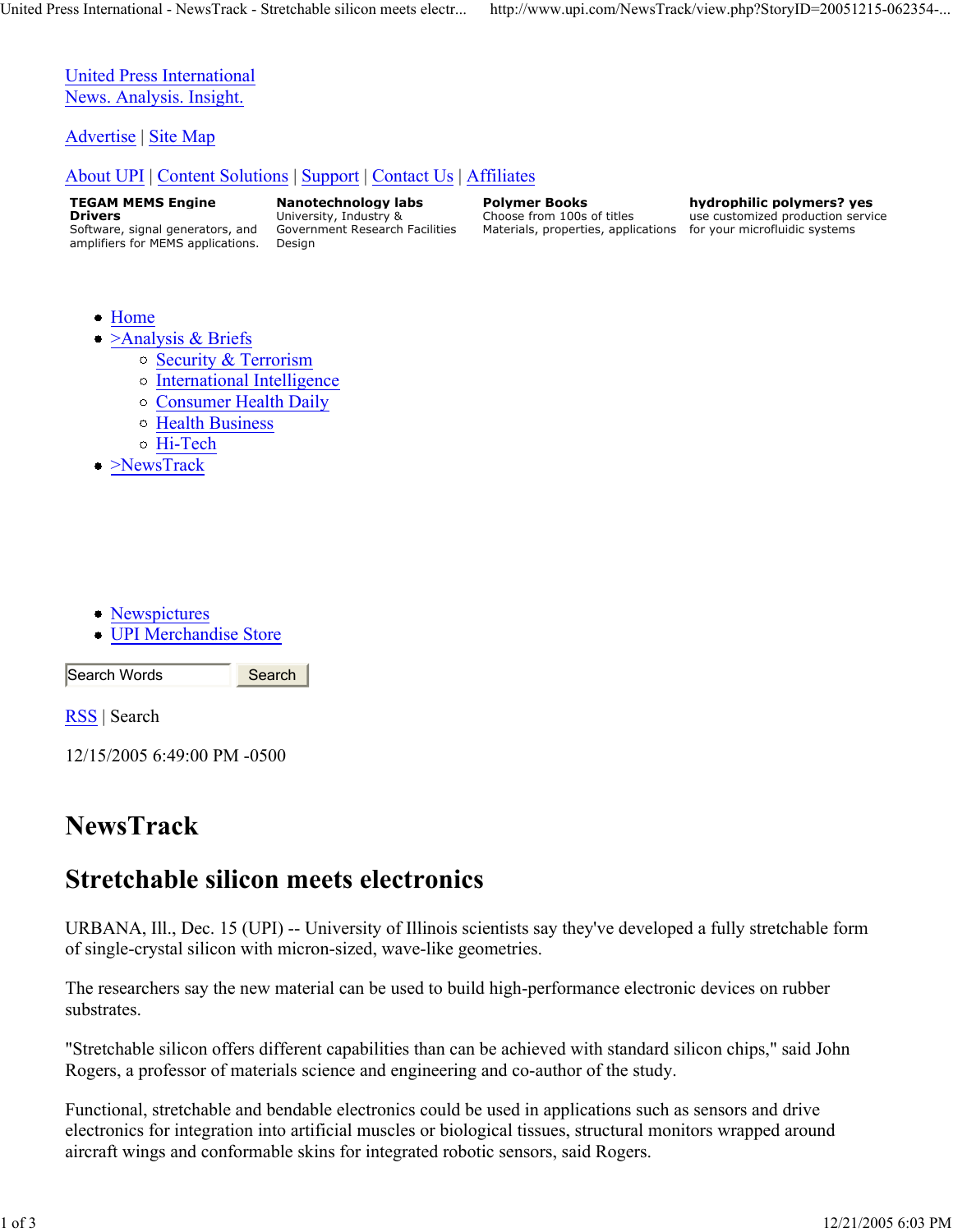The ribbons of silicon produced by the new process are about 100 nanometers thick -- 1,000 times smaller than the diameter of a human hair.

"The resulting system of wavy integrated device elements on rubber represents a new form of stretchable, high-performance electronics," said Young Huang, a professor of mechanical and industrial engineering and co-author of the paper. "The amplitude and frequency of the waves change ... as the system is stretched or compressed."

The study appears in the journal Science, as part of the Science Express Web site.



© Copyright 2005 United Press International, Inc. All Rights Reserved Want to email or reprint this story? Click here for options.

advertisement Ads by Goooooogle Advertise on this site

**Searching for expertise?** Irish Research expertise, funding Technology transfer, collaboration? www.expertiseireland.com

## **Defiant Blair says he will 'battle on'**

By HANNAH K. STRANGE UPI U.K. Correspondent 12/21/2005 1:00:00 PM -0500 British Prime Minister Tony Blair dismissed suggestions Wednesday that he no longer had the authority to implement his agenda and that his days in Downing ...

## **India seeks nuclear deal with U.S.**

By MARTIN WALKER UPI Editor 12/21/2005 1:48:00 PM -0500 India has warned that its relations with the U.S. are "at a crossroads" over Congressional blockage of the proposed nuclear deal agreed in July.

advertisement